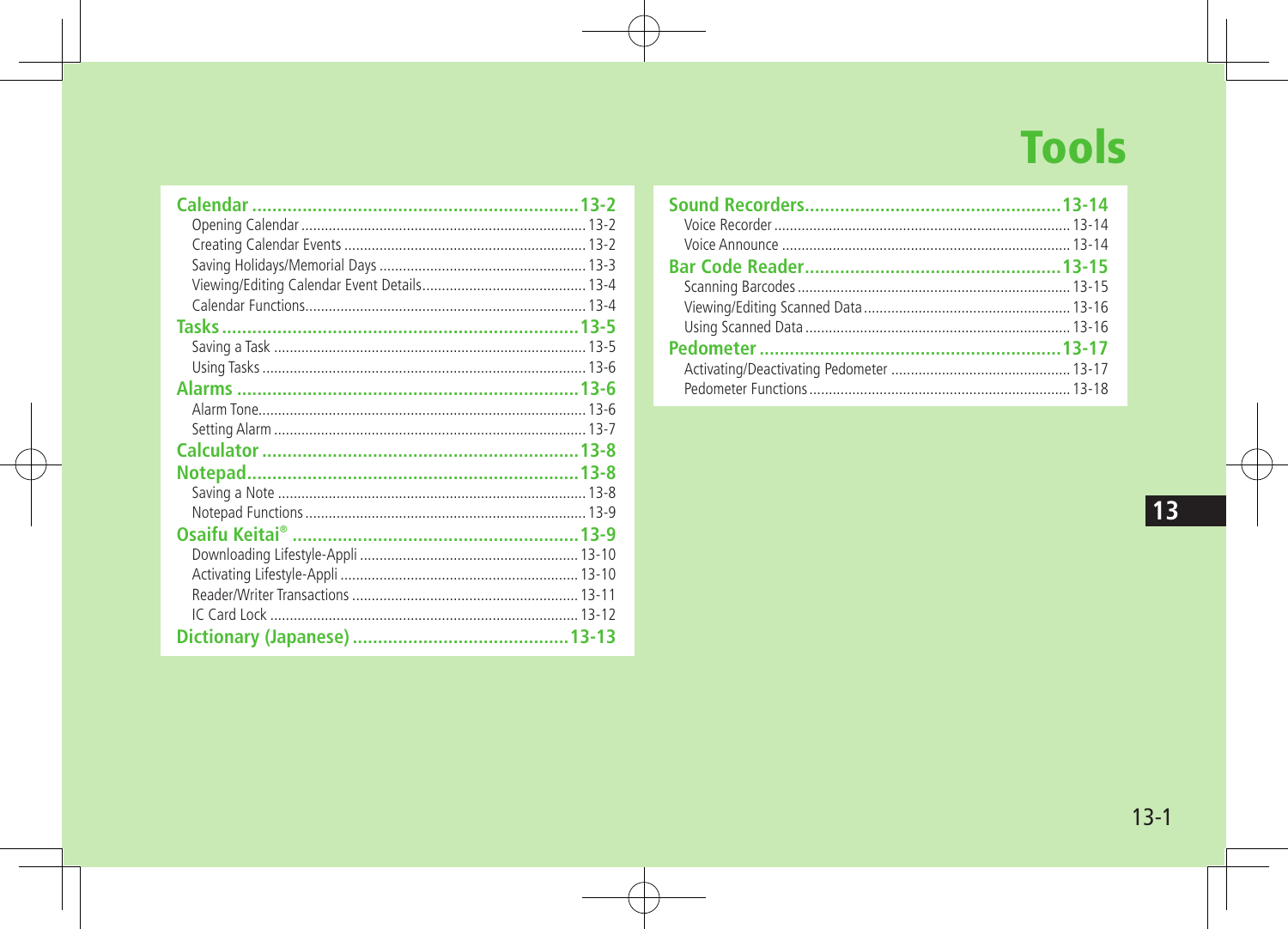# Calendar

**View by day, week or month; set Alarms for events.**

# **Opening Calendar**

### **Main Menu** 4 **Tools** 4 **Calendar**

Current month appears.

- When a date with Calendar events is selected, number of AM and PM events and up to three contents appear.
- Press **<b>茴**[Prev.] or **□**[Next] to show previous/next month calendar.
- $\bullet$  To switch Month/Week view:  $\uparrow$   $\uparrow$  P 13-4

|                | 201            |      |                        | '24 (Sat` |         |       |
|----------------|----------------|------|------------------------|-----------|---------|-------|
|                |                |      | Sun Mon Tue Wed Thu    |           | Fri Sat |       |
|                |                |      |                        |           | 2       | 3     |
| $\overline{4}$ | 5              | 6    | 7                      | 8         | 9       |       |
| 11             | 12             | 13   | 14                     | 15        | 16      | 17    |
| 18             | 19             | 20   | 21                     | 22        |         | 23 24 |
| 25             | 26             | 27   | 28                     | 29        | 30      | 31    |
|                |                |      |                        |           |         |       |
| <b>AM</b>      | $\overline{2}$ |      |                        | PM        | 1       |       |
| ⊙ 11           | :35            |      | <b>Scheduled</b>       |           |         |       |
|                | :40            |      | Shopp ing              |           |         |       |
|                | 12:30          | Meal |                        |           |         |       |
| New            |                |      |                        |           |         | Menu  |
| Prev.          |                |      | Select <sup>&gt;</sup> |           |         | Next  |
|                |                |      |                        |           |         |       |

**Month View**

# **Creating Calendar Events**

**Save up to 1000 entries.**

#### **Main Menu** 4 **Tools** 4 **Calendar**



| Edit schedule                |  |
|------------------------------|--|
| Scheduled(No Title)          |  |
| Eocation®                    |  |
| <b>心Whole day</b>            |  |
| ⊕Date(from)                  |  |
| 2010/ 7/24 10:10             |  |
| ⊕Date(to)<br>2010/7/24 10:10 |  |
|                              |  |
| ⊅Repeat                      |  |
| වීAlarm                      |  |
| bTone – Clock Alarm Tor      |  |
|                              |  |

**2** Select an item (See below)

| <b>Item</b>                  | <b>Operation/Description</b>                                                                                                   |
|------------------------------|--------------------------------------------------------------------------------------------------------------------------------|
| Select icon/<br>Edit summary | $\triangleright$ Select an icon $\rightarrow$ Edit subject                                                                     |
| <b>Edit location</b>         | $\geq$ Enter location                                                                                                          |
| Whole day                    | $\ge$ OFF or ON                                                                                                                |
| setting                      | • When ON is set, Alarm goes off at 0:00 a.m.                                                                                  |
| Date (from)                  | $\geq$ Enter start date and time                                                                                               |
| Date (to)                    | $\geq$ Enter end date and time                                                                                                 |
| Repeat                       | $\triangleright$ Select a repeat type $\rightarrow$ (For <b>Select day</b> , check days<br>$\rightarrow \textsf{on}$ [Finish]) |
| Alarm                        | $\triangleright$ Select an Alarm type ( $\rightarrow$ For <i>ON/Set time</i> , enter time)<br>● Alarm Tone: 全P.13-6            |
| <b>Alarm tone</b>            | Select an Alarm tone type $\rightarrow$ Select a folder $\rightarrow$ Select<br>an Alarm tone                                  |
| <b>Contents</b>              | $\geq$ Enter event description                                                                                                 |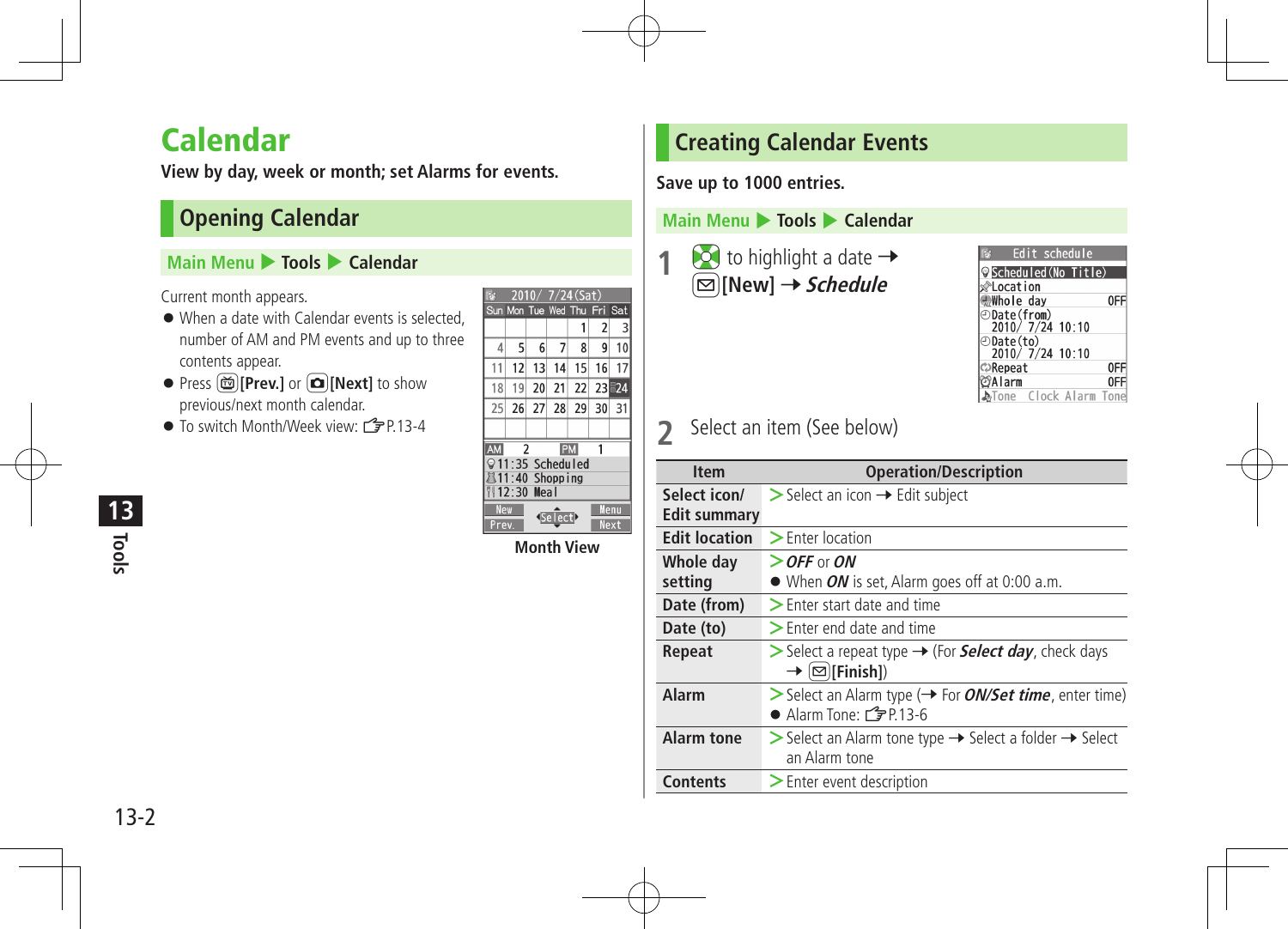# $\textcircled{\Xi}$  [Finish]

## **Calendar Event Indicators**

Following indicators appear in Calendar Window.

- **Manuel** (Blue): Morning event
- **Corange**): Afternoon event
- \_ (Underscore): Event that lasts for two days or longer
- Following indicators appear on Display.
	- **2**: Alarm **12:** Monthly

D : Daily **Y** : Yearly

W : Weekly

### **Note**

- Calendar events between 00:00 on 2000/01/01 and 23:59 on 2037/12/31 can be saved on handset.
- Alarm tone does not sound when Privacy Key Lock or Personal Data Lock is set. However, settings can be changed even while Personal Da Lock is set  $(\sqrt{27}P.12-6)$ .

# **Saving Holidays/Memorial Days**

**Save up to 100 entries (one entry a day) each for Holidays or Memorial days.**

**Main Menu** 4 **Tools** 4 **Calendar**

**(Highlight a date →)**  $\textcircled{=}$  **[New] →** *Holidays* **or Memorial days**

Select an item (See below)

| <b>Item</b>                   | <b>Operation/Description</b>                                                         |  |  |  |
|-------------------------------|--------------------------------------------------------------------------------------|--|--|--|
| Date setting                  | $\geq$ Enter a date                                                                  |  |  |  |
| Repeat                        | > Select a repeat type<br>• 1 time does not repeat Holidays/Memorial days<br>events. |  |  |  |
| Edit holiday/                 | $\blacktriangleright$ Enter description                                              |  |  |  |
| anniversary<br>$[⊠]$ [Finish] |                                                                                      |  |  |  |
| <b>Indicators</b>             |                                                                                      |  |  |  |
| Holidays appear in red.       | Memorial days are marked with a red circle.                                          |  |  |  |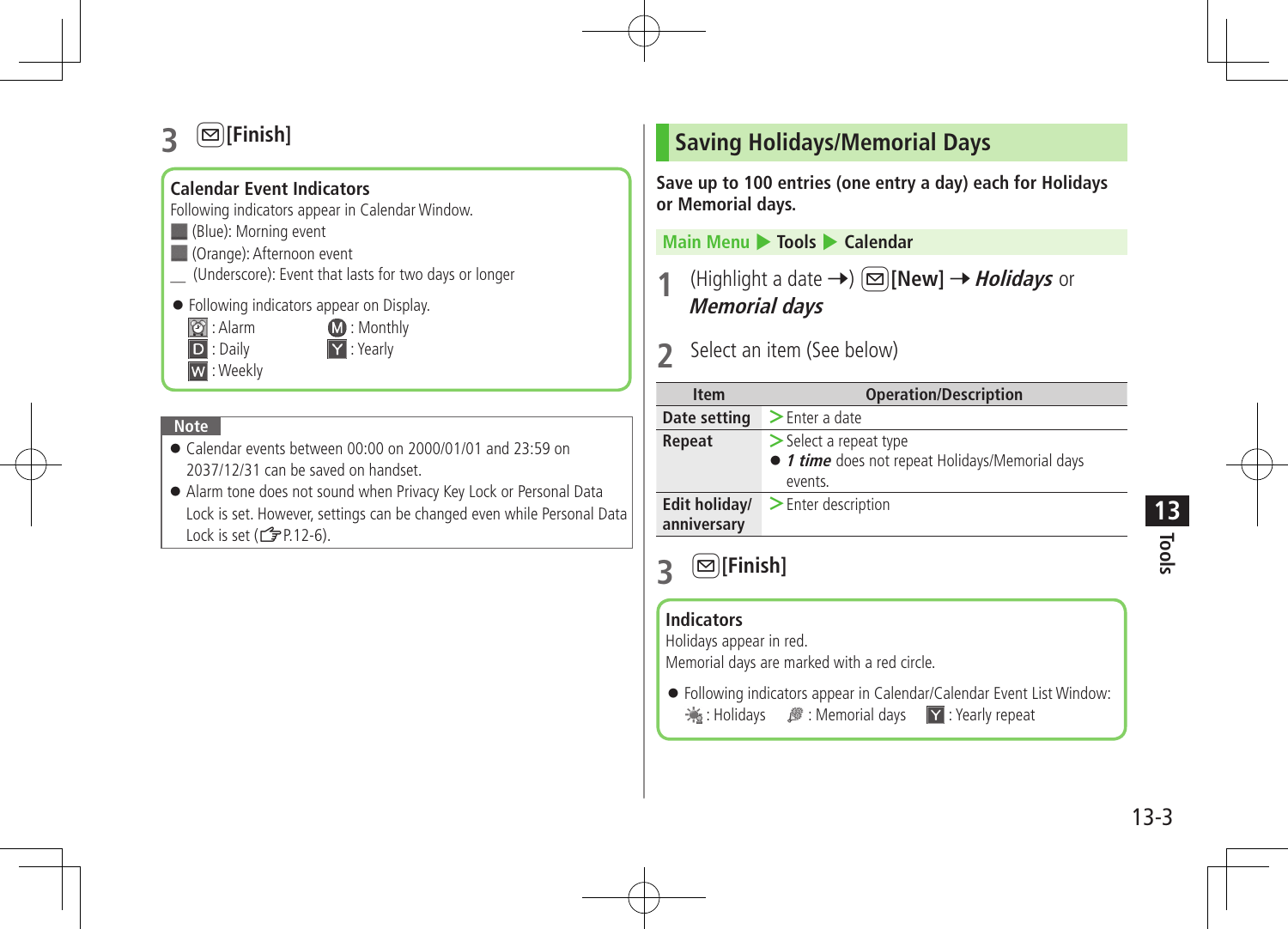## **Viewing/Editing Calendar Event Details**

#### **Main Menu** 4 **Tools** 4 **Calendar**

**10** to select a date

| $\overline{2}$ | Select an event            |
|----------------|----------------------------|
|                | Detailed schedule appears. |

 $\bullet$  To edit:  $\circ$ **[Edit]**  $\rightarrow$  Edit selected item (Schedule:ZFrom Step 2 on P.13-2/ Holiday, Anniversary: **F**rom Step 2 on P.13-3)

| 70. . 11. 14 - 12.<br>基Shopping<br>$312:30 - 13:00$<br><b>Weal</b> |    |
|--------------------------------------------------------------------|----|
| <b>Calendar Event List</b>                                         |    |
| Schedule                                                           |    |
| ଢ଼Summarv                                                          |    |
| <b>Scheduled</b>                                                   |    |
| ∰Whole day                                                         | 0f |
| වDate(from)                                                        |    |
| 2010/ 7/24 (Sat) 11:35                                             |    |
| ⊕Date(to)                                                          |    |
| 2010/ 7/24 (Sat) 11:35                                             |    |
| ⊅Repeat                                                            |    |

2010/7/24(Sat)  $1|11:35 \sim 11:35$ Scheduled

**Calendar Event Details**

0FF

**OAlarm** 

**EContents** Scheduled

## **Calendar Functions**

| From $\blacktriangleright$ |  |  | Main Menu > Tools > Calendar |
|----------------------------|--|--|------------------------------|
|----------------------------|--|--|------------------------------|

| Functions Available in Calendar Window |  |  |  |
|----------------------------------------|--|--|--|
|                                        |  |  |  |

 $\triangleright$  Highlight a date  $\rightarrow \widehat{X}$ **[Menu]**  $\rightarrow$  Select an item (See below)

| <b>Item</b> | <b>Operation/Description</b> |  |
|-------------|------------------------------|--|
| <b>New</b>  | P.13-2, P.13-3)              |  |

| <b>Item</b>                   | <b>Operation/Description</b>                                                                              |
|-------------------------------|-----------------------------------------------------------------------------------------------------------|
| Weekly<br>display/<br>1 Month | Toggle Month/Week view                                                                                    |
| Icon display                  | Entries in category of selected icon appear<br>$\geq$ Select an icon                                      |
| No. of<br>schedules           | Display number of saved Schedule, Holiday or Anniversary<br>entries                                       |
| Add shortcut<br>icon          | Create a shortcut (子P.1-21)                                                                               |
| Send all Ir<br>data           | ( <del>C</del> ) P.11-3)                                                                                  |
| <b>AIIIC</b><br>transmission  | (C <sub>J</sub> P P.11-5)                                                                                 |
| Delete past                   | Delete past entries/items, prior to highlighted date<br>$>$ Select a category to delete $\rightarrow$ YES |
| Delete all                    | > Enter Phone Password $\rightarrow$ Select an item $\rightarrow$ YES                                     |
| <b>Reset</b><br>holidays      | Restore deleted Holidays<br>$>$ YFS                                                                       |

> Select a date (→ Select a Schedule, Holiday or Anniversary) →  $\boxed{\mathbf{Y}}$  [Menu]  $\rightarrow$  Select an item (See below)

| <b>Item</b>                        | <b>Operation/Description</b>                                                                                                           |  |  |
|------------------------------------|----------------------------------------------------------------------------------------------------------------------------------------|--|--|
| <b>New</b>                         | Create a new entry (CPP.13-2, P.13-3)                                                                                                  |  |  |
| Edit                               | Edit selected item ( $\mathcal{F}$ Left)                                                                                               |  |  |
| Copy                               | Copy an entry to another day<br>$\triangleright$ Enter date and time to copy an entry to $\rightarrow$<br>$\textcircled{\pi}$ [Finish] |  |  |
| <b>Handwriting</b><br><b>Diary</b> | Activate Handwriting Diary                                                                                                             |  |  |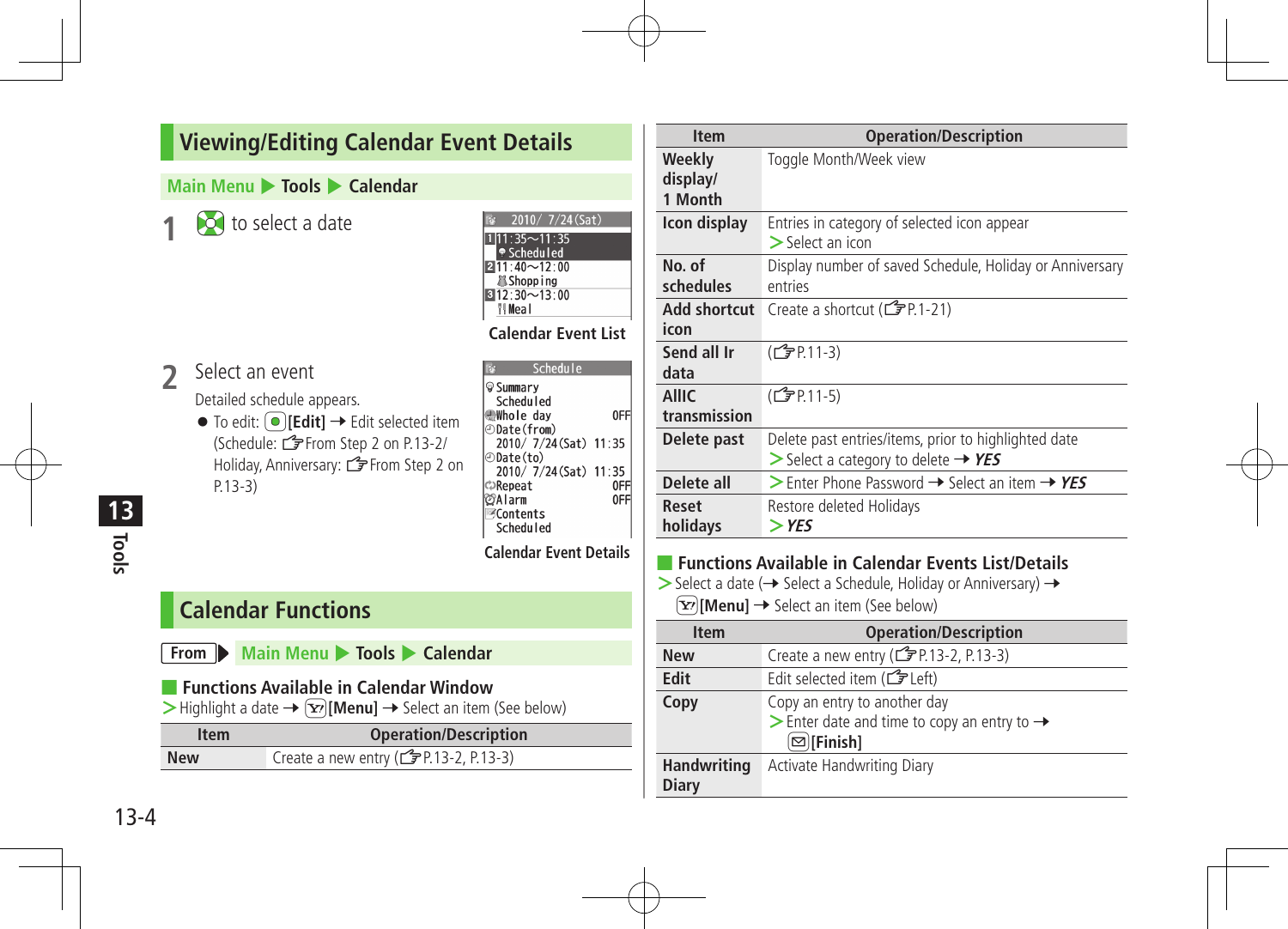| <b>Item</b>                  | <b>Operation/Description</b>                                                                              |  |  |
|------------------------------|-----------------------------------------------------------------------------------------------------------|--|--|
| Calendar<br>display          | Switch from Icon display to Calendar display                                                              |  |  |
| Icon display                 | Entries in category of selected icon appear<br>$\geq$ Select an icon                                      |  |  |
| Set secret<br>mode/          | Activate/deactivate Secret Mode<br>> YES (→ For Set secret mode, enter Phone Password)                    |  |  |
| Release<br>secret            | • Secret entries appear only in Secret Mode or<br>Secret Data Only (CFP.12-10).                           |  |  |
| Compose<br>message           | Insert event date and details to message text ( <b>F</b> From<br>Step 2 on P.14-4)                        |  |  |
| Send Ir data                 | (C <sub>J</sub> P.11-3)                                                                                   |  |  |
| Send all Ir<br>data          | (C <sub>J</sub> P <sub>P</sub> .11-3)                                                                     |  |  |
| IC.<br>transmission          | (C <sub>J</sub> PP.11-5)                                                                                  |  |  |
| <b>AllIC</b><br>transmission | (C <sub>J</sub> PP.11-5)                                                                                  |  |  |
| Copy to<br>microSD           | Copy an entry to microSD Card<br>$>$ YES<br>● To display data on microSD Card: CFP 10-20                  |  |  |
| Delete this                  | $>$ YES                                                                                                   |  |  |
| Delete past                  | Delete past entries/items, prior to highlighted date<br>$>$ Select a category to delete $\rightarrow$ YES |  |  |
| Delete select                | > Check entries to delete → $\boxed{\infty}$ [Finish] → YES                                               |  |  |

# Tasks

**Make quick notes of task to manage in Task list.**

# **Saving a Task**

## **Main Menu** 4 **Tools** 4 **Tasks**

**1**  $\textcircled{r}$  [New]  $\rightarrow$  Select an item (See below)

● To check saved Tasks, select a Task. To edit, press **■ [Edit]** in detail window.

| <b>Item</b>       | <b>Operation/Description</b>                                                                                         |  |  |
|-------------------|----------------------------------------------------------------------------------------------------------------------|--|--|
| <b>Edit Tasks</b> | $\geq$ Enter content                                                                                                 |  |  |
| Due date          | $\triangleright$ Select how to enter due date $\rightarrow$ Enter due date<br>• Select <i>No date</i> to enter none. |  |  |
| <b>Priority</b>   | > Select a priority level                                                                                            |  |  |
| Category          | $\geq$ Select a category                                                                                             |  |  |
| Alarm             | > Select an Alarm type (→ For <i>ON/Set time</i> , enter time)<br>Alarm Tone: $2P.13-6$                              |  |  |
| <b>Alarm tone</b> | Select an Alarm tone type $\rightarrow$ Select a folder $\rightarrow$<br>Select an Alarm tone                        |  |  |

# $2 \n\textcircled{F}$ [Finish]

When content is not entered, Tasks cannot be saved.

#### **Note**

 Alarm tone does not sound when Privacy Key Lock or Personal Data Lock is set. However, settings can be changed even while Personal Data Lock is set  $(\mathbb{Z}P.12-6)$ .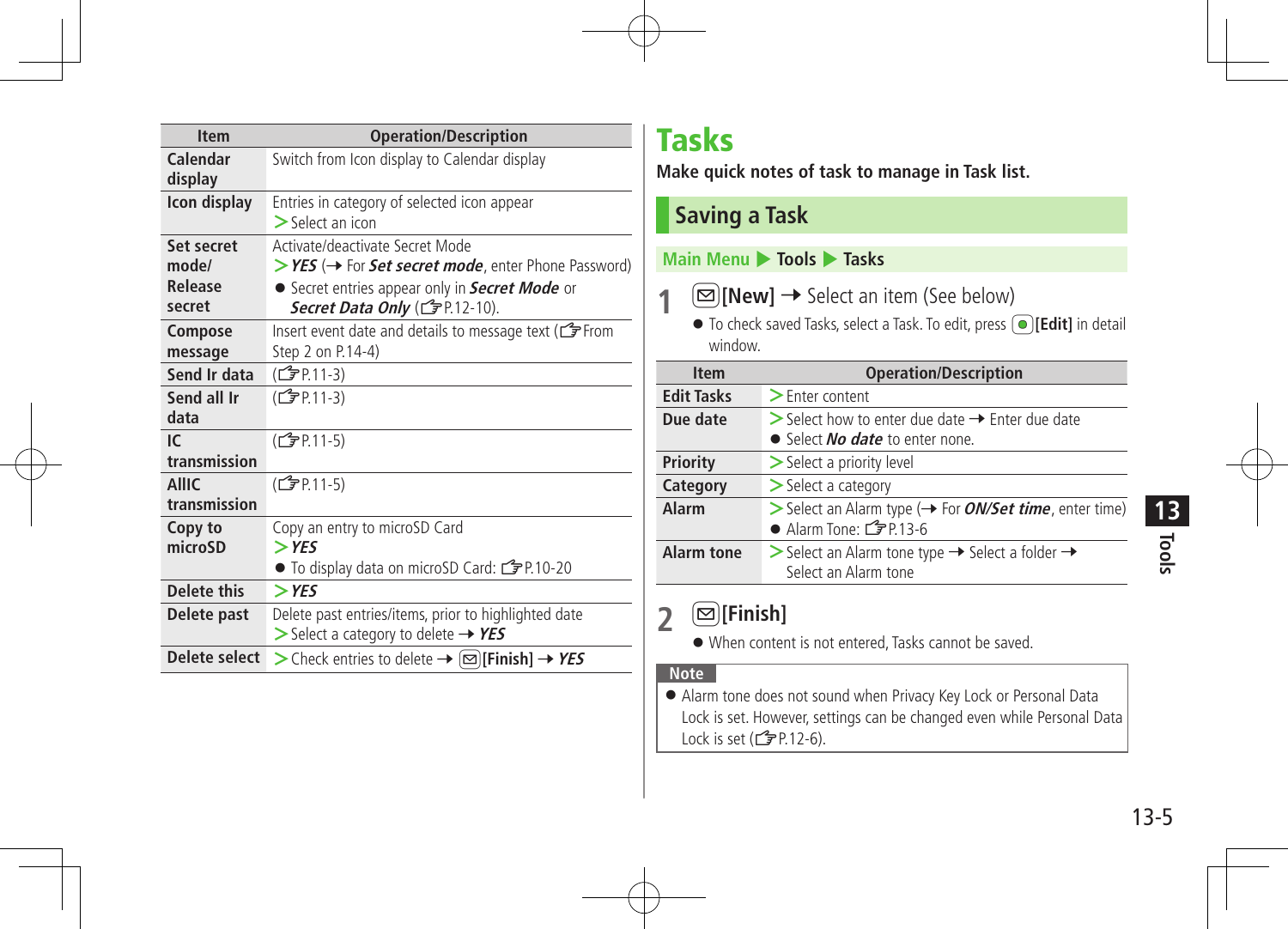## **Using Tasks**

|  |  |  |  |  |  |  | In Tasks window, press $\boxed{\mathbf{\Sigma}}$ [Menu] for following operations. |
|--|--|--|--|--|--|--|-----------------------------------------------------------------------------------|
|--|--|--|--|--|--|--|-----------------------------------------------------------------------------------|

| <b>Item</b>                           | <b>Operation/Description</b>                                                                                                                                                                                            |  |  |
|---------------------------------------|-------------------------------------------------------------------------------------------------------------------------------------------------------------------------------------------------------------------------|--|--|
| <b>New</b>                            | Create a new entry (子P.13-5)                                                                                                                                                                                            |  |  |
| Edit                                  | Edit an entry ( $\mathbb{C}$ P.13-5)                                                                                                                                                                                    |  |  |
| Change<br>status                      | Change status indicator shown in Tasks list<br>$\triangleright$ Select a status ( $\rightarrow$ For <i>Completion</i> , select an item $\rightarrow$<br>Enter Completion date)<br>• Overdue status indicator turns red. |  |  |
| Show by<br>category                   | $\geq$ Select a category                                                                                                                                                                                                |  |  |
| Sort/Filter                           | Sort list by due date, entry order, status, etc.; show only<br>specified tasks<br>$\geq$ Select a condition                                                                                                             |  |  |
| <b>Add shortcut</b><br>icon           | Create a shortcut (子P.1-21)                                                                                                                                                                                             |  |  |
| Send Ir data                          | (C <sub>J</sub> P P 11-3)                                                                                                                                                                                               |  |  |
| Send all Ir data $(\mathbb{Z}P.11-3)$ |                                                                                                                                                                                                                         |  |  |
| IC transmission (子P.11-5)             |                                                                                                                                                                                                                         |  |  |
| <b>AIIIC</b><br>transmission          | (C <sub>J</sub> P.11-5)                                                                                                                                                                                                 |  |  |
| Copy to<br>microSD                    | Copy a Task to microSD Card<br>$>$ YES<br>● To display data on microSD Card: rep.10-20                                                                                                                                  |  |  |
| <b>Delete this</b>                    | $>$ YES                                                                                                                                                                                                                 |  |  |
| Delete select                         | > Check entries → $\infty$ [Finish] → YES                                                                                                                                                                               |  |  |
| <b>Delete</b><br>completed            | Delete an entry in <i>Completion</i> status<br>$>$ YES                                                                                                                                                                  |  |  |
| Delete all                            | $\triangleright$ Enter Phone Password $\rightarrow$ YES                                                                                                                                                                 |  |  |

# Alarms

## **Alarm Tone**

**When scheduled time arrives, alarm tone sounds for approximately five minutes and Notification Light illuminates.**

- For Calendar events and Tasks, alarm message and animation corresponding to selected icon appear on Display.
- Alarm duration can be changed ( $\mathcal{F}$ P.13-7)

#### **To Stop Alarm Tone for Calendar Events, Tasks or Alarm** Press any key.

## **Missed Alarm**

"Missed alarm" Information appears in Standby for alarms missed during Privacy Key Lock, Personal Data Lock or Infrared transmission once locks are canceled or transmission ends. Select Information to view content.

#### **Note**

| • When one or more Alarms are set to the same time, alarm sounds in                        |
|--------------------------------------------------------------------------------------------|
| the order of : "Alarm" $\rightarrow$ "Timer Recording" $\rightarrow$ "Tasks" $\rightarrow$ |
| "Calendar" > "Timer Watching"                                                              |
| For Tasks and Calendar, "Missed alarm" Information appears.                                |

**If alarms are set for more than one Calendar event, press**  $\widehat{X}$ **[Next]** when alarm sounds to toggle Calendar event entries.

**Tools 13**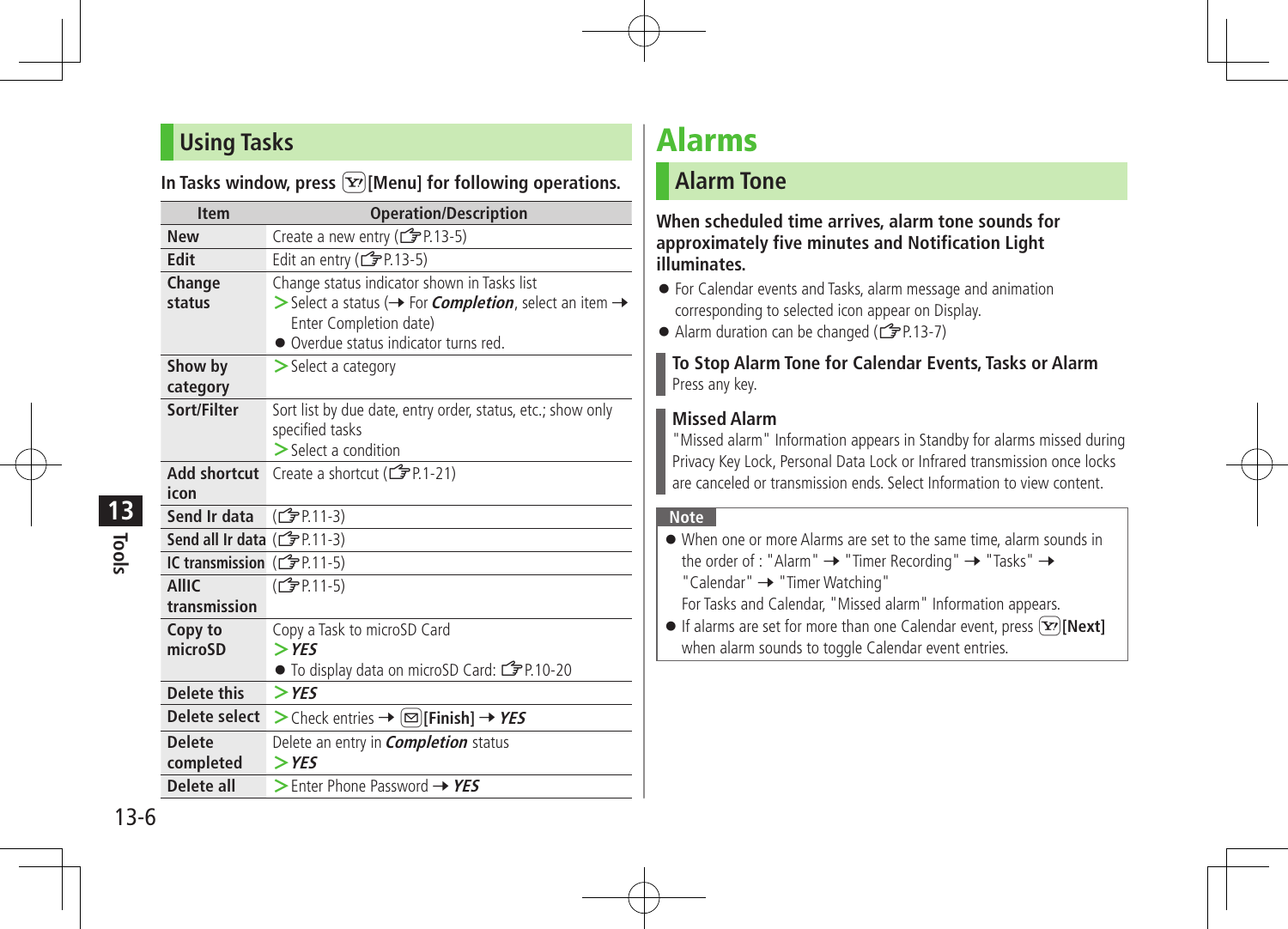# **Setting Alarm**

**Set up to 12 alarms. Alarm tone sounds at the specified time once, everyday or weekly as set.**

•  $\bullet$  appears in Standby when Alarm is set.

### **Main Menu ▶ Tools ▶ Alarms**

**Highlight an Alarm**  $\rightarrow \boxed{\infty}$ **[Edit]** 

| Edit Alarm clock1          |         |
|----------------------------|---------|
| oAlarm                     |         |
| ிTime                      |         |
| ⊅Repeat                    |         |
| 心Tone Clock Alarm Tone     |         |
| ⊗Volume                    | Level - |
| <b>Snooze</b>              |         |
| <b>֎Prefer manner mode</b> |         |
|                            |         |

**2** Select an item (See below)

| <b>Item</b>   | <b>Operation/Description</b>                                                                                                                                                                                                                                                                   |  |  |
|---------------|------------------------------------------------------------------------------------------------------------------------------------------------------------------------------------------------------------------------------------------------------------------------------------------------|--|--|
| Alarm         | Activate or cancel Alarm<br>$>$ ON or OFF                                                                                                                                                                                                                                                      |  |  |
| <b>Time</b>   | $>$ Set Alarm time                                                                                                                                                                                                                                                                             |  |  |
| Repeat        | Select a repeat type (+ For Select day, check days<br>$\rightarrow$ $\boxed{\text{S}}$ [Finish])                                                                                                                                                                                               |  |  |
| Tone          | Select an Alarm tone type $\rightarrow$ Select a folder $\rightarrow$<br>Select an Alarm tone                                                                                                                                                                                                  |  |  |
| Volume        | $\geq$ [O] to set Alarm tone volume                                                                                                                                                                                                                                                            |  |  |
| <b>Snooze</b> | When Snooze is set to ON, Alarm tone sounds for 60<br>seconds, repeating at specified intervals.<br>$>$ ON $\rightarrow$ Enter number of time Alarm goes off $\rightarrow$ Enter<br>interval time<br>$\bullet$ To change ring time or cancel Snooze: $OFF \rightarrow$ Enter<br>alarm duration |  |  |

# **Item Operation/Description**

**Prefer manner mode >ON** or**OFF** Set Manner Mode or Alarm priority.

**3** <sup>A</sup>**[Finish]**

### **Alarm Indicators**

- Following indicators appear:
	- D : Repeats daily W : Repeats weekly

## ■ **Cancel & Reactivate Alarm**

- $>$  In Step 1 (highlight an Alarm),  $\boxed{\mathbf{Y}}$  [Menu]  $\rightarrow$  **set this**, **set all**, **Release this or Release all → YES**
- Cancel or reactivate an alarm entry as required.
- $\bullet$  Highlight an entry  $\rightarrow \circledcirc$  to reactivate/cancel Alarm.

## **Snooze Function**

If **ON**, press any key; Snooze window appears. To cancel Alarm, press  $\left(\frac{1}{2}\right)$ .

**In Viewer Position, tap Stop** to cancel Alarm: Snooze window appears. To cancel Snooze function, tap **End** or press  $\bigcap$  (**Co.** /  $\bigcirc$ ). (While Snooze function is active, backlight does not change to Power Saver mode.)

#### **Note**

 Alarm tone does not sound when Privacy Key Lock or Personal Data Lock is set. However, settings can be changed even while Personal Data Lock is set  $(\mathcal{Z}$ P.12-6).

**Tools 13**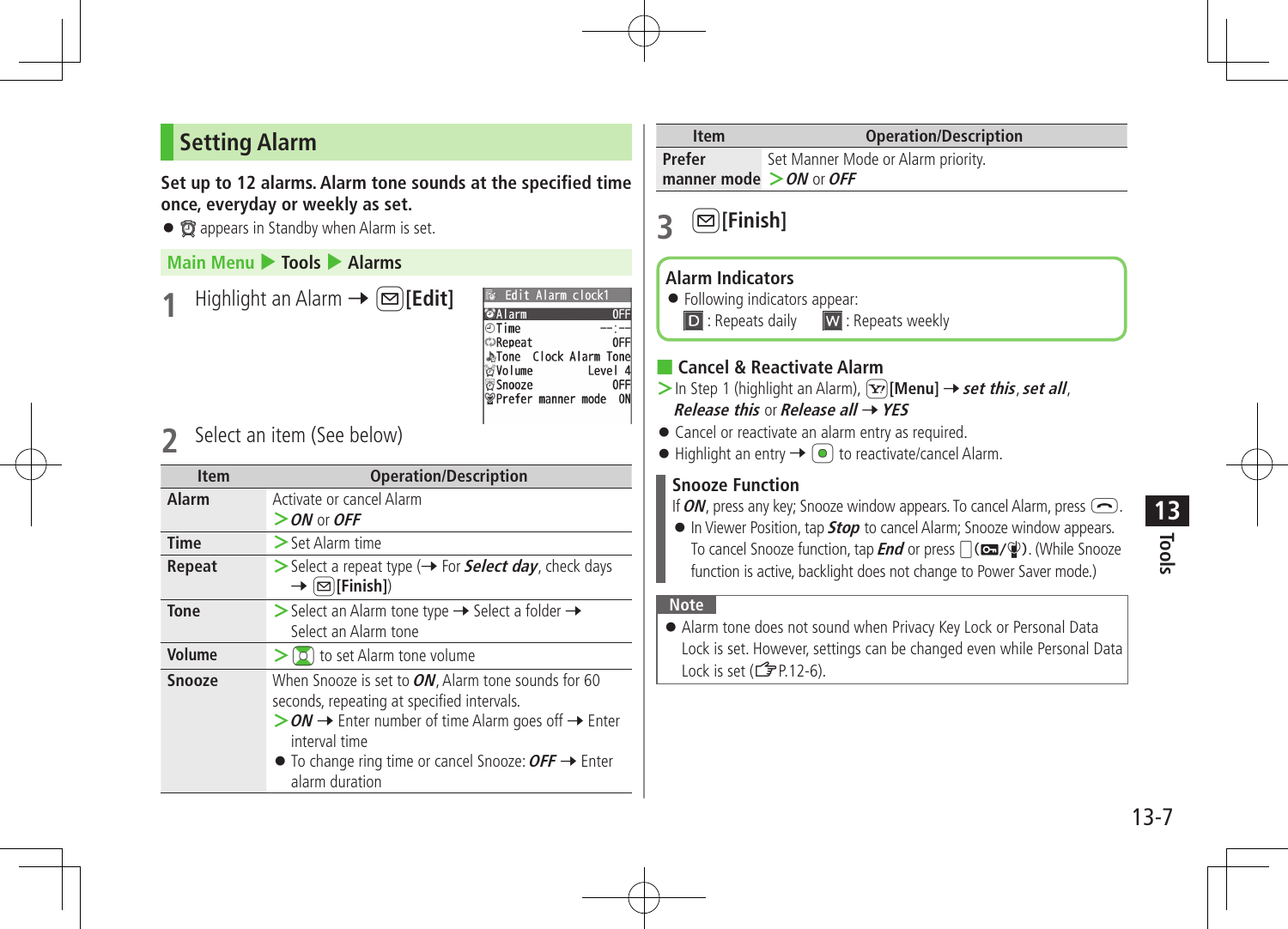# **Calculator**

• Calculates up to 10 digits.

### **Main Menu** 4 **Tools** 4 **Calculator**

| <b>Operation</b>     | <b>Assigned key</b>       |
|----------------------|---------------------------|
| Number (0 - 9)       | $\circledcirc$<br>$-$ (9) |
| $\ddot{}$            |                           |
|                      |                           |
| X                    | $\overline{\circ}$        |
| ÷                    |                           |
| $=$                  |                           |
| <b>Decimal point</b> | ⊵                         |
| $\frac{0}{0}$        | Y!                        |
| Clear                |                           |



# **Tools 13**

## **Example:**

**-17+28.5=11.5**  $\lbrack 0 \rbrack$   $\lbrack 1 \rbrack$   $\lbrack 0 \rbrack$   $\lbrack 2 \rbrack$   $\lbrack 3 \rbrack$   $\lbrack 5 \rbrack$   $\lbrack 0 \rbrack$ 

#### **Note**

 In Viewer Position, up to three calculation histories appear. Copy and paste calculated results.

# Notepad

**Save up to 20 notes.**

# **Saving a Note**

### **Main Menu** 4 **Tools** 4 **Notepad**

## **1 <Not Recorded>**

● Select a saved note to view content  $\bigcirc$  **[Edit]** to edit.

## **2** Enter text

 Up to 256 double-byte or 512 single-byte characters can be entered.

|                                                     | Notepad   |      |
|-----------------------------------------------------|-----------|------|
|                                                     | Recorded> |      |
| ⊠≺Not                                               | Recorded> |      |
| ∣ <not< td=""><td>Recorded&gt;</td><td></td></not<> | Recorded> |      |
| ∣ <not< td=""><td>Recorded&gt;</td><td></td></not<> | Recorded> |      |
| ∣ <not< td=""><td>Recorded&gt;</td><td></td></not<> | Recorded> |      |
| <not< td=""><td>Recorded&gt;</td><td></td></not<>   | Recorded> |      |
| <not< td=""><td>Recorded&gt;</td><td></td></not<>   | Recorded> |      |
| <not< th=""><th>Recorded&gt;</th><th></th></not<>   | Recorded> |      |
| <not< td=""><td>Recorded&gt;</td><td></td></not<>   | Recorded> |      |
| ≺Not                                                | Recorded> |      |
| <not< td=""><td>Recorded&gt;</td><td></td></not<>   | Recorded> |      |
| <not< td=""><td>Recorded&gt;</td><td></td></not<>   | Recorded> |      |
| ∣ <not< td=""><td>Recorded&gt;</td><td></td></not<> | Recorded> |      |
|                                                     |           |      |
|                                                     | Selec     | Menu |

**Notepads Window**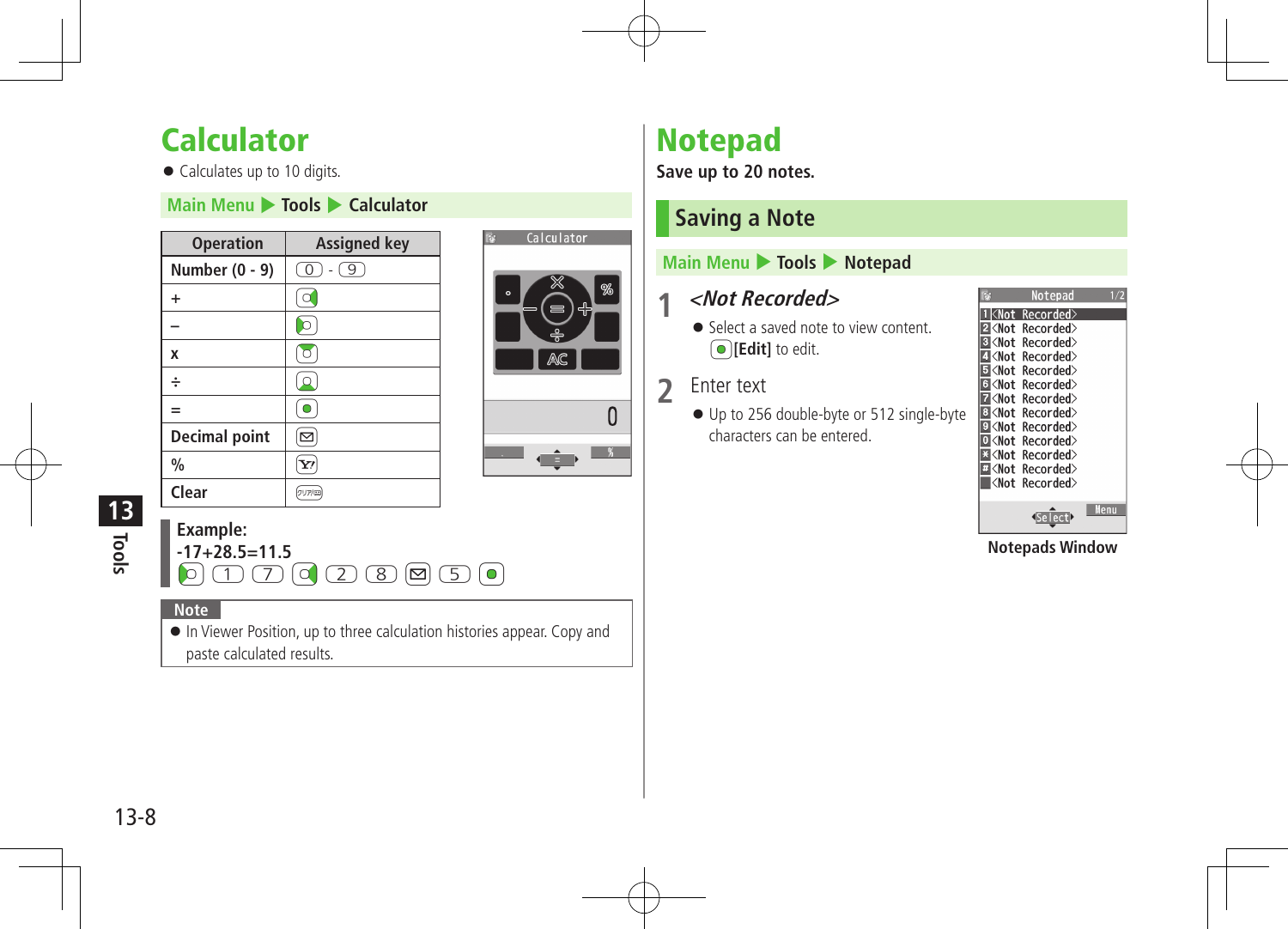## **Notepad Functions**

In Notepad list window, press  $\boxed{\mathbf{\Sigma}}$  [Menu] for following **operations.**

| <b>Item</b>                  | <b>Operation/Description</b>                                                                                        |  |  |
|------------------------------|---------------------------------------------------------------------------------------------------------------------|--|--|
| <b>Edit</b>                  | Edit a saved note                                                                                                   |  |  |
| Compose<br>message           | Insert Notepad text to message (CFFrom Step 2 on<br>$P.14-4)$                                                       |  |  |
| <b>Edit schedule</b>         | Copy a note to Schedule to create a Calendar event<br>> Schedule → Save a new note (for From Step 2 on<br>$P.13-2)$ |  |  |
| <b>Add shortcut</b><br>icon  | Create a shortcut (子P.1-21)                                                                                         |  |  |
| Send Ir data                 | (C <sub>J</sub> P P.11-3)                                                                                           |  |  |
| Send all Ir<br>data          | (C <sub>J</sub> PP 11-3)                                                                                            |  |  |
| IC transmission (子P.11-5)    |                                                                                                                     |  |  |
| <b>AllIC</b><br>transmission | (C <sub>J</sub> P.11-5)                                                                                             |  |  |
| Copy to<br>microSD           | Copy a note to microSD Card<br>$>$ YES<br>● To display data on microSD Card: <a></a>                                |  |  |
| Notepad Info                 | Display entry date, latest modified date and category of<br>note                                                    |  |  |
| Category                     | $\geq$ Select a category<br>● When no category applies, select None.                                                |  |  |
| Delete this                  | $>$ YES                                                                                                             |  |  |
| <b>Delete</b><br>selected    | > Check notes → $\boxed{\infty}$ [Finish] → YES                                                                     |  |  |
| Delete all                   | $>$ Enter Phone Password $\rightarrow$ YES                                                                          |  |  |

# Osaifu Keitai®

"Osaifu-Keitai<sup>®</sup>" is a range of IC Card-based services used **by Osaifu-Keitai® compatible handsets. Make purchases using e-money or e-ticketing. Hold handset up to a reader/ writer to pay for your purchase.**

■ **Osaifu-Keitai® Terms**

| Osaifu-                    | A contactless IC Card technology to read/write data by    |  |  |
|----------------------------|-----------------------------------------------------------|--|--|
| <b>Keitai</b> <sup>®</sup> | holding an IC card up to a reader/writer                  |  |  |
| <b>IC Card</b>             | An IC chip embedded in Osaifu-Keitai®-compatible handsets |  |  |
| Lifestyle-                 | Applications to use Osaifu-Keitai®. Some applications are |  |  |
| Appli                      | preinstalled.                                             |  |  |

## **Precautions**

- $\bullet$  Data saved in IC Card vary by service content and usage history. Procedures to delete IC Card data vary by Lifestyle-Appli. Contact Osaifu-Keitai® service providers for details.
- SoftBank is not liable for damages from accidental loss or alteration of IC Card data or settings.
- IC Card data can be misused if your Osaifu-Keitai® compatible handset is lost or stolen. SoftBank is not liable for any resulting damages.
- Downloading Lifestyle-Appli and using applications may incur high packet transmission charges.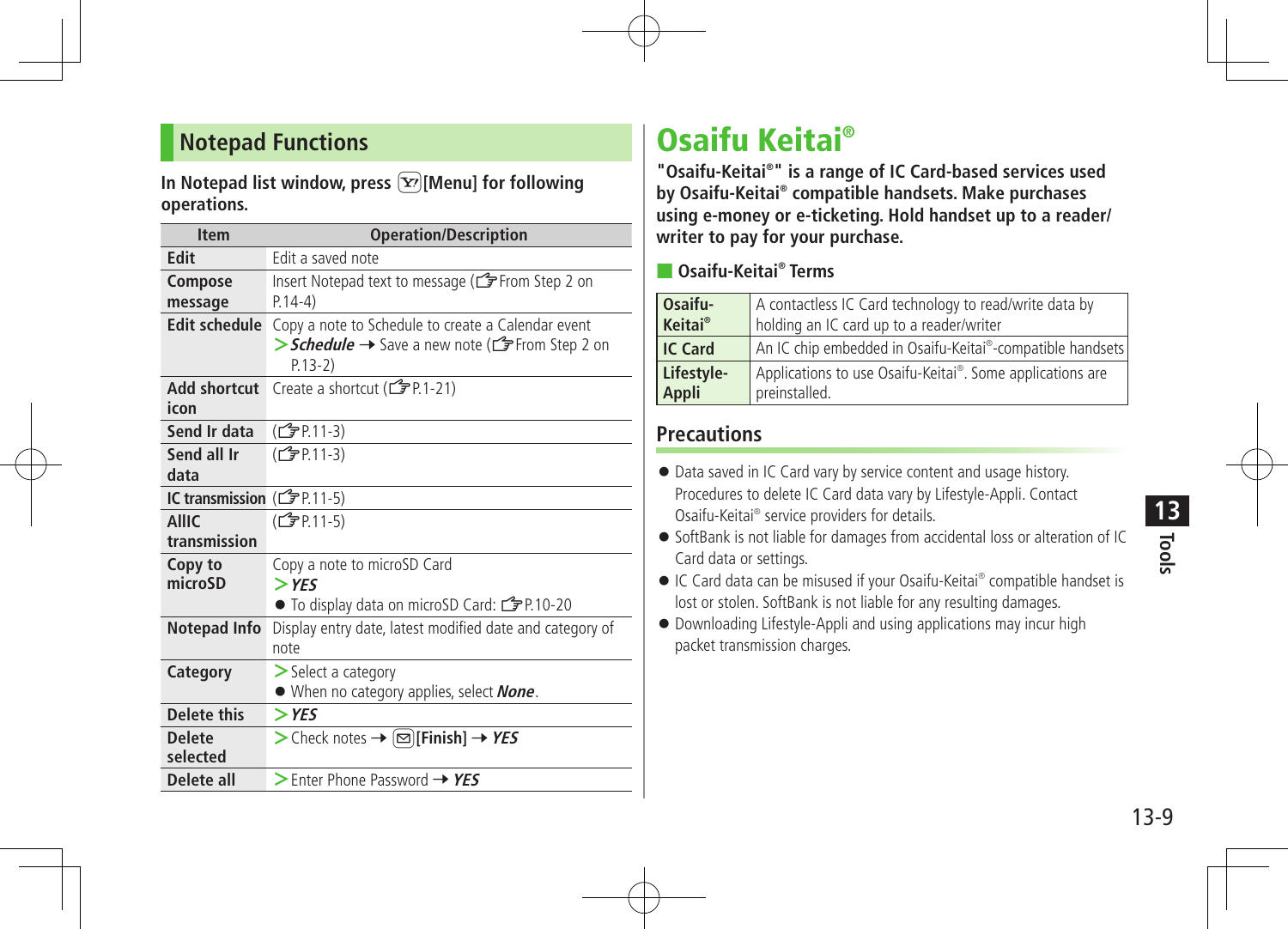## **Getting Started**

## **Downloading Lifestyle-Appli**

**Download Lifestyle-Appli via Internet website.**

## **Registration/Settings**

**Activate Lifestyle-Appli to complete registration or customize settings.**

 $\bullet$  Make deposit into account, check payment records or balance, etc.

#### **Note**

 Keep a copy of service passwords/customer service contact, etc. in a separate place.

## **Downloading Lifestyle-Appli**

**Main Menu** 4 **Tools** 4 **Osaifu-Keitai** 4 **Lifestyle-Appli**

**1** Download  $\rightarrow$  YES

- **2** Select <sup>a</sup> Lifestyle-Appli
	- Lifestyle-Appli is saved to Data Folder.

#### **Note**

- Alternatively, **Main Menu** 4 **S! Appli** 4 **Osaifu-Keitai**
	- 4 **Lifestyle-Appli** 4 **Download** 4 **YES**
	- **or Main Menu Data Folder Duifestyle-Appli** Download

4 **YES**

## **Activating Lifestyle-Appli**

 Lifestyle-Appli cannot be activated during a call or while another S! Appli is active.

**Main Menu** 4 **Tools** 4 **Osaifu-Keitai** 4 **Lifestyle-Appli**

- **Select a Lifestyle-Appli**
- To exit,  $\left(\bigcap \rightarrow$  **Stopped**

#### **Note**

 Alternatively, **Main Menu** 4 **S! Appli** 4 **Osaifu-Keitai Lifestyle-Appli** > Select a Lifestyle-Appli **or Main Menu Data Folder Duifestyle-Appli** Belect a

Lifestyle-Appli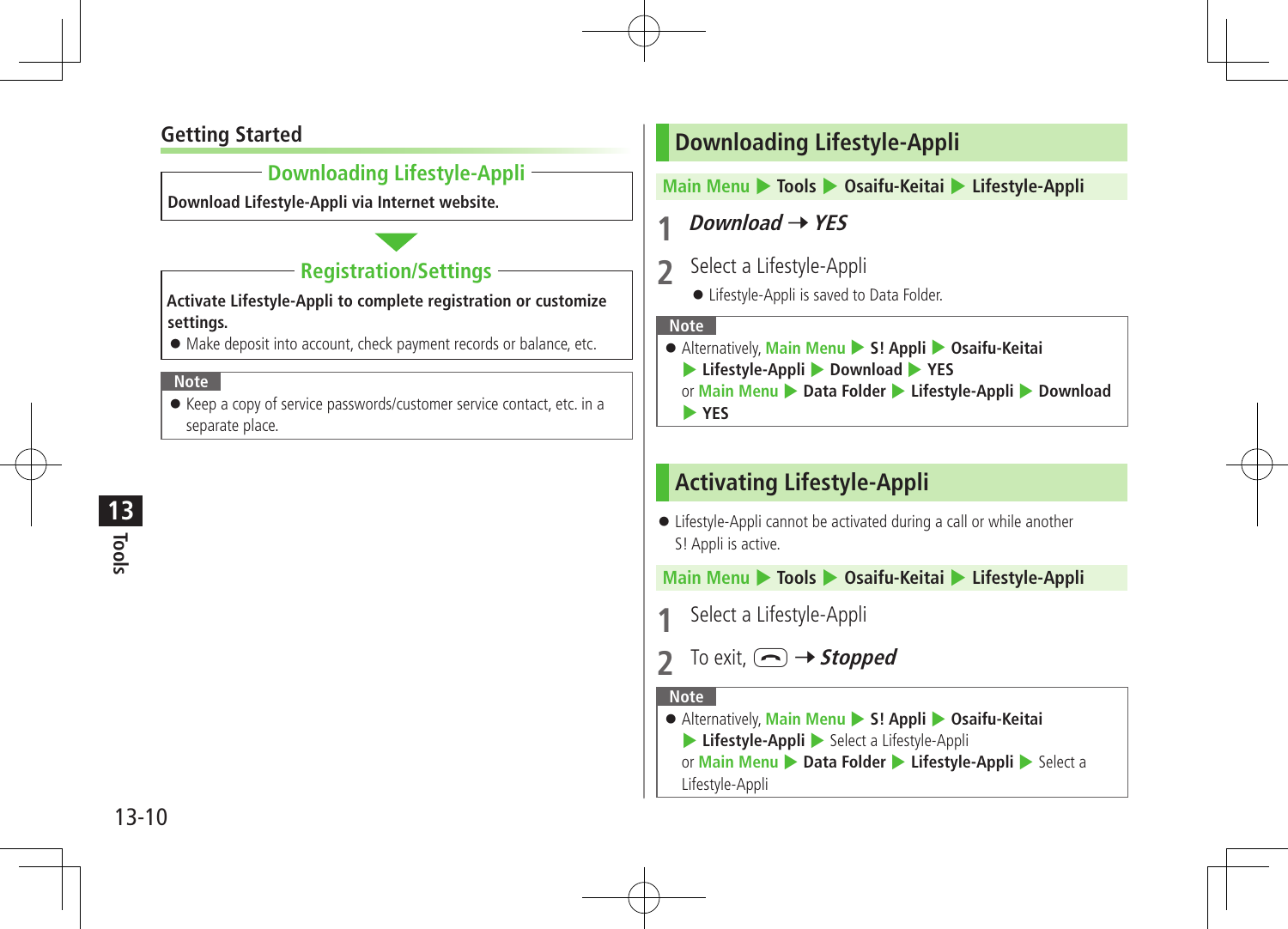## **Reader/Writer Transactions**

- Complete registration/settings and charge your account beforehand.
- There is no need to activate a Lifestyle-Appli during transaction.
- **Hold**  $\Omega$  logo up to reader/writer
	- When IC Card Notification Light (CPP.18-10) is**ON**, Notification Light illuminates.
	- $\bullet$  Hold handset parallel to reader/writer. Try moving handset around if recognition is slow.
	- Check scan result on reader/writer display.
	- Osaifu-Keitai® can be used during a call or Internet transmission. (May require extra time.)



- $\bullet$  Data may be unreadable if a metal object, etc. is between  $\bigcirc$  logo and reader/writer.
- Even though Osaifu-Keitai® is available while handset is off, Lifestyle-Appli does not activate. However, if battery is left uncharged after warning tone sounds, Osaifu-Keitai® may become disabled. Charge battery beforehand.
- When handset is held up to reader/writer, handset may show a message or vibrate depending on service. S! Appli, Messaging or Internet may also activate automatically. To avoid such cases, set the functions not to activate during transactions ( $\mathbb{Z}$ P.18-25).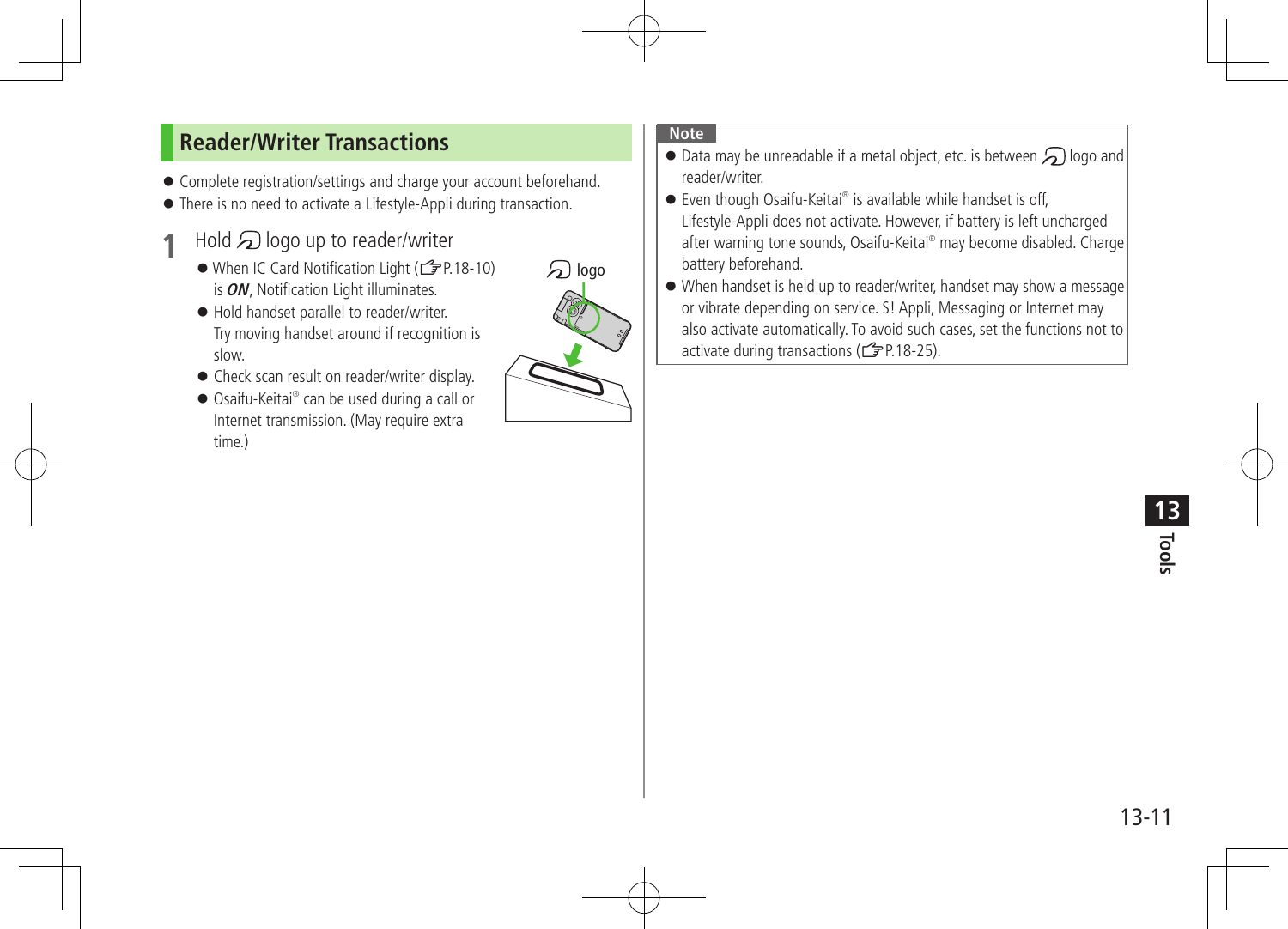# **IC Card Lock**

## **Activating IC Card Lock**

**<Default> OFF**

- $\bullet$  While set,  $\frac{12}{9}$  appears in Standby.
- 1 Press and hold  $\textcircled{\textbf{m}}$  → Enter Phone Password
	- $\bullet$  To unlock, repeat operation.

#### **Note**

 Alternatively, **Main Menu** 4 **Tools** 4 **Osaifu-Keitai** 4 **IC Card Settings** 4 **IC Card Lock** or **Main Menu** 4 **Settings** 4 **Security** 4 **IC Card Lock**

## **Remote Lock**

#### **<Default> OFF**

• Save up to three phone numbers to enable Remote Lock.

**Main Menu** 4 **Tools** 4 **Osaifu-Keitai** 4 **IC Card Settings**  4 **Remote Lock**

- **Enter Phone Password → ON**
- **2** Select an item (See below)

| <b>Item</b>           | <b>Operation/Description</b>                                                                                                                                                                                                                                  |
|-----------------------|---------------------------------------------------------------------------------------------------------------------------------------------------------------------------------------------------------------------------------------------------------------|
| <b>Numbers to</b>     | Save numbers to activate Remote Lock                                                                                                                                                                                                                          |
| Permit                | $\triangleright$ < <i>Not Recorded</i> $\rightarrow$ Enter phone numbers $\rightarrow$<br>⊠ Return]<br>• To save numbers from Phone Book/Incoming Call<br>Logs or to use a payphone number: $\boxed{\mathbf{x}}$ [Menu] $\rightarrow$<br>Refer to or Payphone |
| # of Incoming<br>Call | Specify the number of incoming calls for activating IC<br>Card Lock<br>$\geq$ Enter a number                                                                                                                                                                  |

# **3 ⊠**[Set]

- Alternatively, **Main Menu** 4 **S! Appli** 4 **Osaifu-Keitai**
	- 4 **IC Card Settings** 4 **Remote Lock**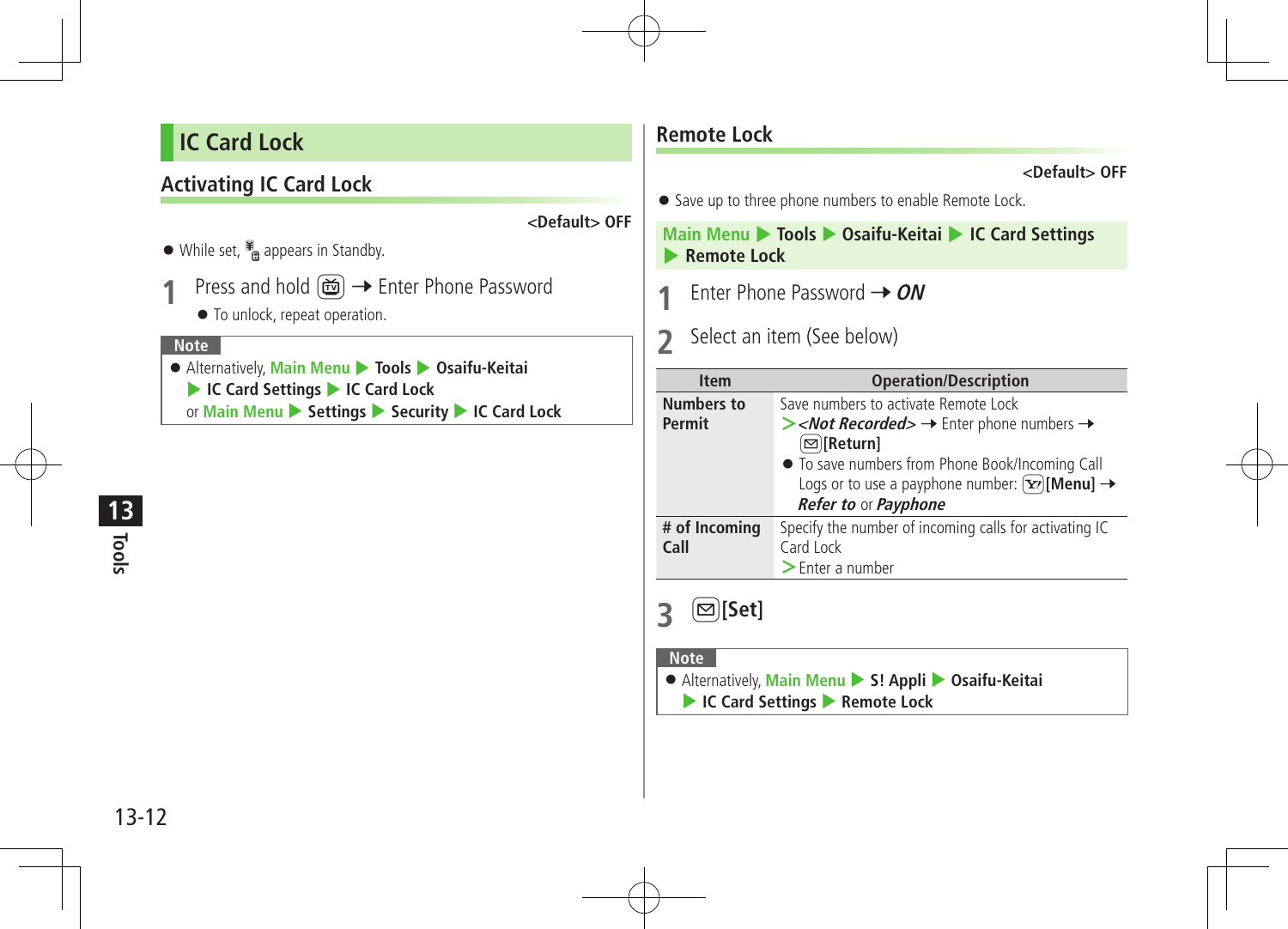### **Activating Remote Lock**

①Call 942P from one of the specified numbers (Send Caller ID)

②Hang up after 942P receives the call

- ③Repeat ①-② until specified number of incoming calls is reached (within three minutes)
- After specified number of incoming calls, IC Card Lock is set and a message informs you IC Card Lock is activated.

#### **Note**

- When setting IC Card Lock, call 942P from the same specified phone number. Incoming calls from different phone numbers cannot be counted.
- Specified incoming calls may not be counted when Call Forwarding is active.
- Remote Lock is not available when ring time for Answer Phone is set to 0 or Driving Mode is active.
- When Answer Phone activates, counted number of incoming calls are reset.

# Dictionary (Japanese)

**Use** ケータイTOOL<辞書> **to access dictionaries (**学研 辞スパ 英和・和英辞書 **and** 学研 国語辞書**).**

●ケータイTOOL<辞書> is an S! Appli.

**Main Menu** 4 **Tools** 4 **Dictionary**

- **Read 免責 (disclaimer) →**  $OK$ 
	- ケータイTOOL<辞書> activates.
	- To disable 免責: Uncheck アプリ起動時に常に表示する。(Always show disclaimer when accessing dictionaries)
- $2 \quad \circlearrowright$   $\rightarrow$  Enter a word

Search results appear.

- $\bullet$  To scroll pages:  $\bullet$
- $\bullet$  To switch dictionaries:  $\left(\begin{matrix} 1 \end{matrix}\right)$
- To search again: [Y?][戻る]
- **3** Select <sup>a</sup> word

Definition appears.

To end,  $\left(\bigcap\right) \rightarrow$  *Stopped* 

- While Dictionary application is active, press A**[メニュー]** for useful functions.
- Word search is available while composing messages or viewing sent/ received messages or website contents (ZP.14-9, P14-24, P.15-14).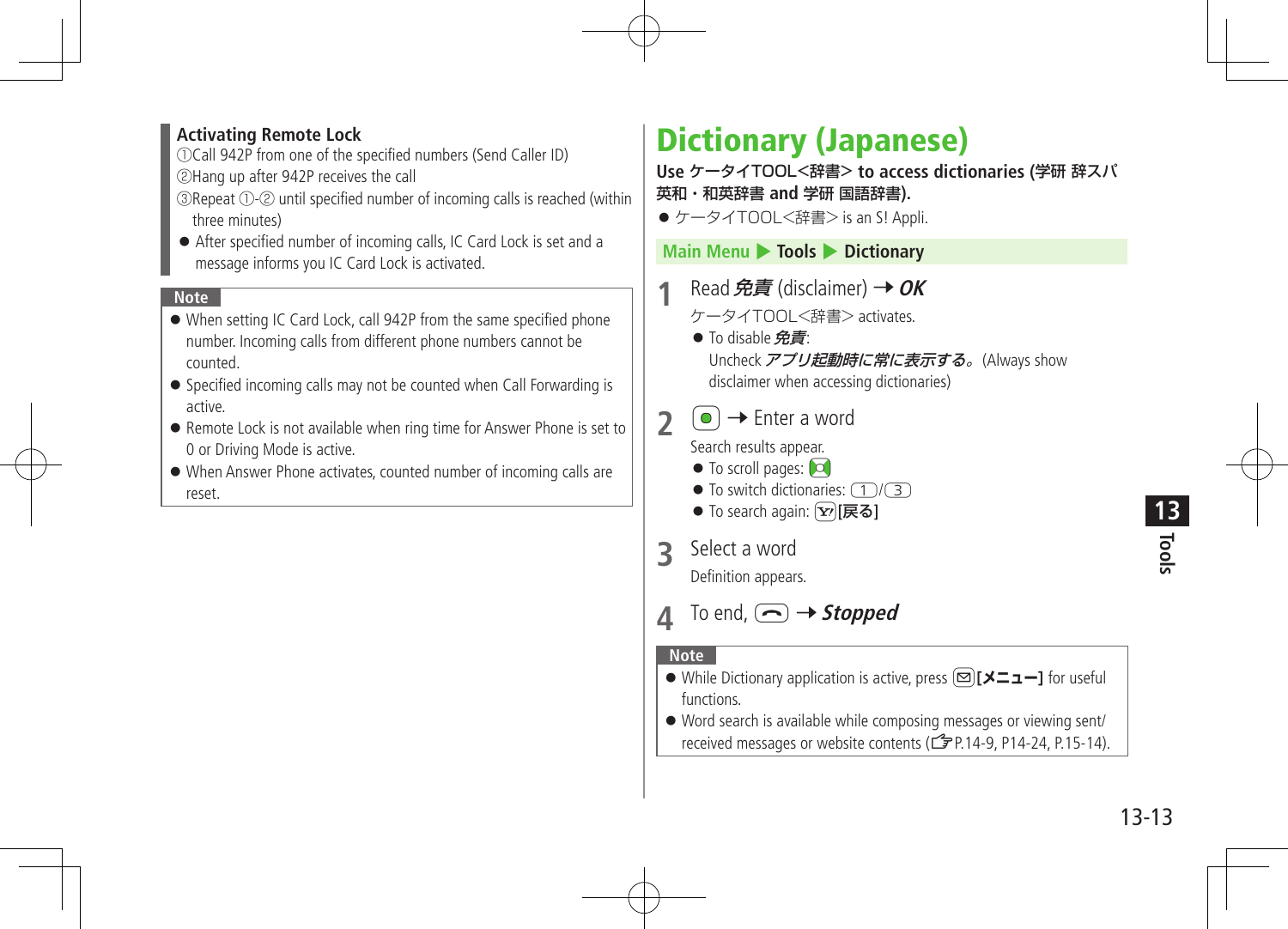# Sound Recorders

# **Voice Recorder**

### **Set recorded sounds for ringtones.**

Record for about 60 seconds each

**Main Menu** 4 **Tools** 4 **Sound Recorders** 4 **Voice Recorder**

**1 YES**

Recording starts.

**2**  $\bigcirc$  [Stop]/ $\bigcirc$ <sub>*z*</sub>  $\bigcirc$   $\bigcirc$  ( $\rightarrow$  *OK*) to stop recording

Recorded sounds are saved in Ring Songs&Tones folder.

## **Voice Announce**

**Set recorded sound for on hold tone/holding tone, Alarm, Calendar event alarm, Tasks alarm, ringtones, Answer Phone message, Timer Watching (Digital TV), Ring Songs&Tones Play List.**

- Record only one item for about 15 seconds.
- **•** Select *Voice Announce* in individual window to set Voice Announce as specific tone.

## **Main Menu • Tools • Sound Recorders • Voice Announce**

## **1 Record**

Recording starts. Tone beeps five seconds before recording ends.

# **2 D** [Stop] to end recording

Tone beeps twice and previous screen returns.

- To play back:**Play**
- To delete: *Erase* → YES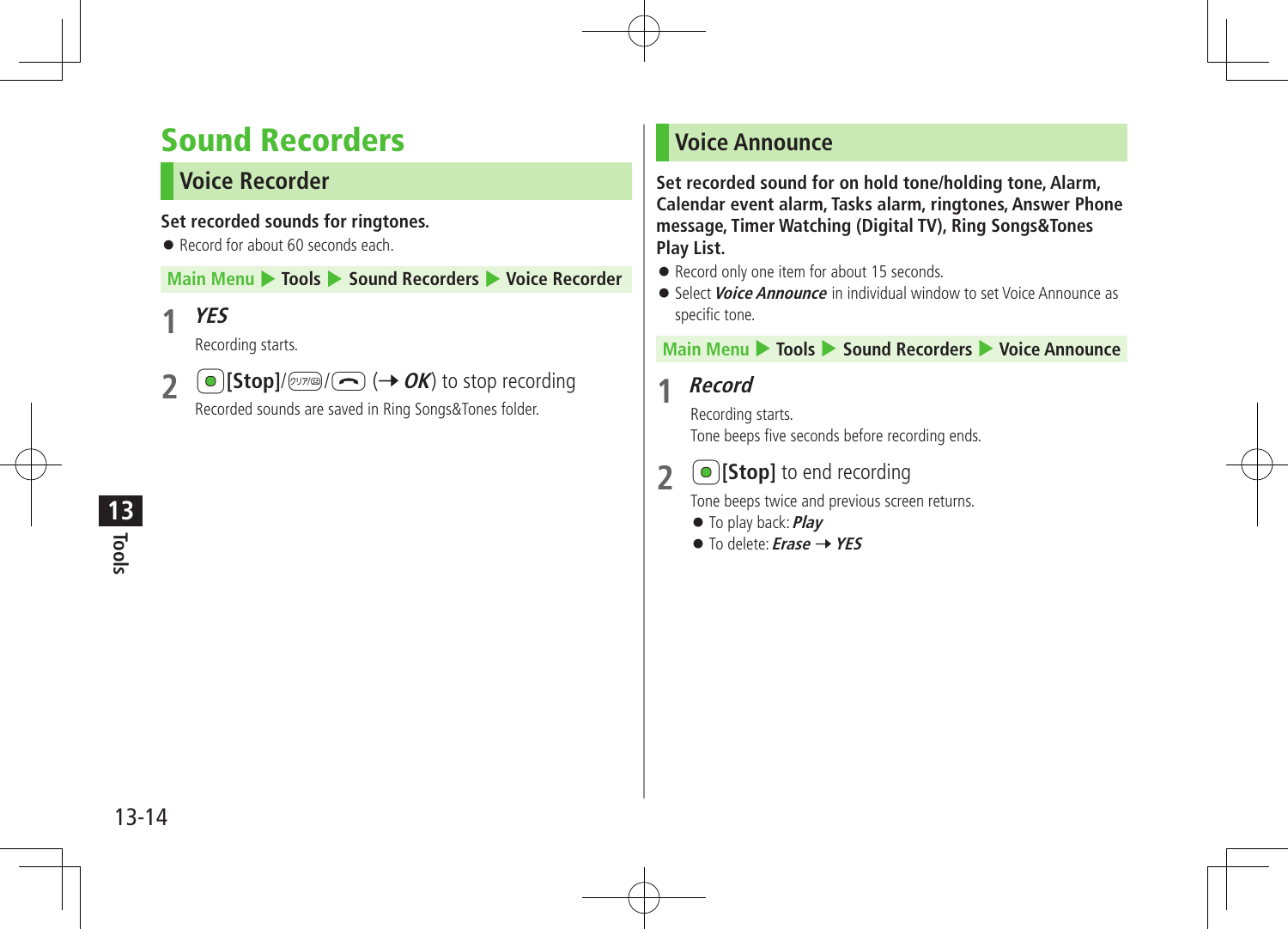# Bar Code Reader

**Scan barcodes (JAN) or QR Codes with built-in camera. Access websites, send messages, etc. from QR Codes.**

## **JAN Codes**

JAN Code is a one-dimensional bar code denoting numerals with bars and spaces of different widths.

## **QR Codes**

QR Code is a two-dimensional bar code containing information.



Example: SoftBank mobile phones

## **Scanning Barcodes**

- $\bullet$  Up to five items can be saved.
- For split data, up to 16 QR Codes can be scanned at a time and saved as one item.

**Main Menu** 4 **Tools** 4 **Bar Code Reader** 4 **Scan Barcodes**

- Frame barcode in the center of Display
	- $\bullet$  To adjust Display brightness:  $\widehat{X}$ [Menu]  $\rightarrow$  *Brightness*  $\rightarrow$ Adjust to  $-3$  (dark)  $- +3$  (light)
	- $\bullet$  To zoom:  $\bullet$
	- $\bullet$  To use Focus Lock:  $\textcircled{2}$

**2** \*z**[Start]**

Scanning starts, and scanned results appear when completed.

- $\bullet$  For split data,  $OK \rightarrow$  Repeat Step 1 and 2
- To use scanned data: <sup>2</sup> Step 2 on P.13-16

# **3**  $\boxed{\mathbf{Y}}$ [Menu]  $\rightarrow$  Save result  $\rightarrow$  OK

● To start over: <sub>(777</sup><del>)</del> → YES</sub>

- Handset cannot read barcodes or two-dimensional codes other than JAN/QR Codes.
- Some barcodes may be unreadable.
- Barcode recognition may be slow. Hold handset steady while scanning.
- Barcodes may not be correctly read owing to scratch, dirt, damage, quality of printed material, light reflection, or QR code version.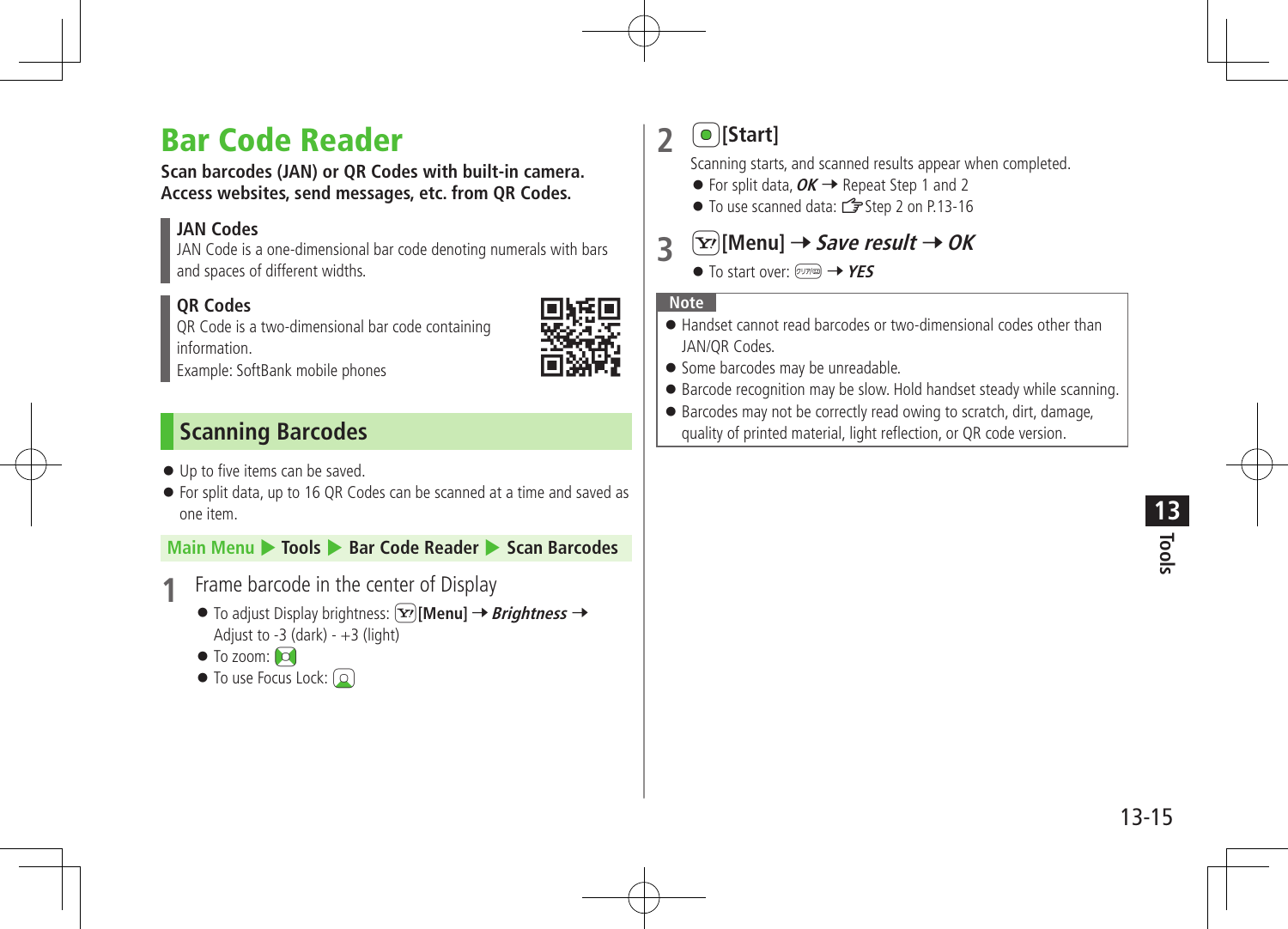## **Viewing/Editing Scanned Data**

**Main Menu** 4 **Tools** 4 **Bar Code Reader**  4 **Saved Data List**

#### **1 View**

Select an item

### **Edit Title**

Highlight an item →  $\boxed{\mathbf{x}}$ **[Menu]** → *Edit title* → Edit

### ■ **Delete Saved Data**

 $\triangleright$  In Step 1, (highlight an item  $\rightarrow$ )  $\boxed{\mathbf{x}}$  **[Menu]**  $\rightarrow$  *Delete*  $\rightarrow$  *Delete this* or**Delete all** (7 For**Delete all**, enter Phone Password) 7**YES**

# **Tools 13**

## **Using Scanned Data**

#### **Main Menu** 4 **Tools** 4 **Bar Code Reader**  4 **Saved Data List**

**1** Select an item

**2**  $\boxed{\mathbf{Y}}$  [Menu]  $\rightarrow$  Select an item (See below)

| <b>Item</b>                 | <b>Operation/Description</b>                                                                                                       |
|-----------------------------|------------------------------------------------------------------------------------------------------------------------------------|
| Save result                 | Save scanned results                                                                                                               |
| Display list                | Display Saved Data List                                                                                                            |
| Internet                    | Access website<br>$>$ Yahoo! Keitai or PC Site Browser $\rightarrow$ YES<br>• Alternatively, select the URL.                       |
| Compose<br>message          | Insert address to message recipient field (CF From Step 4<br>on P.14-5)<br>• Alternatively, select the address.                    |
| <b>Dialing</b>              | Call selected phone number<br>$\triangleright$ Select a dialing method $\rightarrow$ Dial<br>• Alternatively, select phone number. |
| Add to<br><b>Phone Book</b> | Save scanned results to Phone Book (CFFrom Step 2 on<br>$P. 4-5)$                                                                  |
| hbA<br>bookmark             | Save URL to Bookmark<br>$>$ YES $\rightarrow$ [ $\bullet$ ][OK]                                                                    |
| Copy                        | Copy selected characters to another place (CFF From Step<br>2 on P.3-9)                                                            |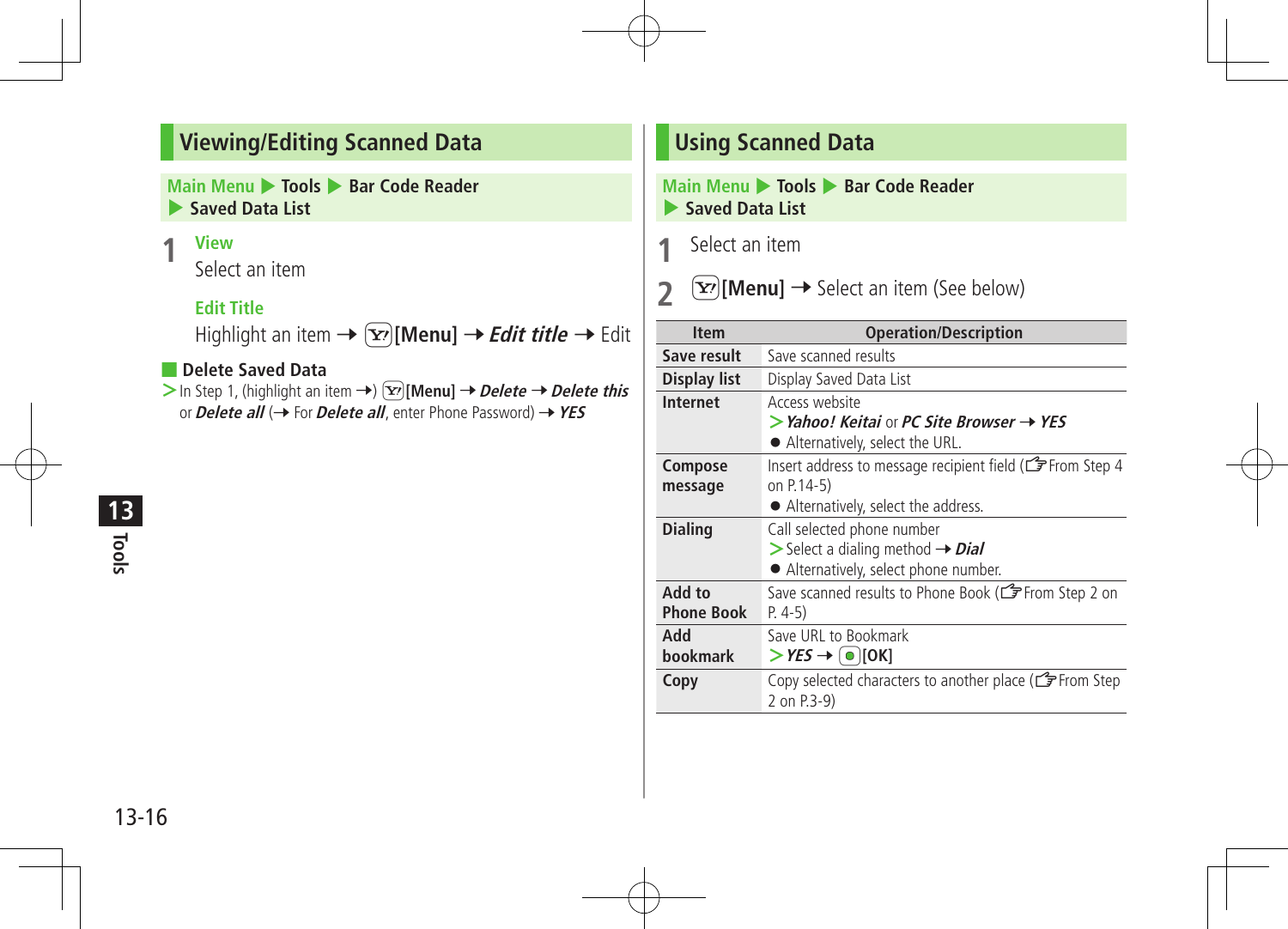# Pedometer

**Use Pedometer to track distance walked or calories/fat burned.**

## **Notes**

- Set Date and Time to use Pedometer.
- Place handset in a pocket or compartment when carrying in a bag.

## **Using Pedometer**

- Accurate results are obtained when steps are counted based on a fixed pace (100 to 120 steps per minute).
- Accuracy may be affected by walking style or other factors. Use Pedometer only as a rough indication.
- Steps are not counted for first few steps or after walking pace is changed. Pedometer starts counting after 10 steps or more.
- Steps are not counted while handset is off or software is being updated.
- Steps are not counted:
	- ・when bag swings against you, resulting in handset hitting your leg/ waist; or any other irregular swinging movements (handset dangling from bag or pocket).
	- ・when walking slowly or dragging feet
	- ・during sports activities or jogging

## **Activating/Deactivating Pedometer**

**<Default> OFF**

### **Main Menu** 4 **Tools**

**1 Pedometer** Pedometer window appears.

 $2$   $\infty$  [Menu]  $\rightarrow$ **Pedometer setting → ON** 

Counting starts.

 $\bullet$  To stop: OFF



**Pedometer Window**

## ■ **Operations in Pedometer Window**

| <b>Show Previous/</b> | $\Omega$                                                                          |
|-----------------------|-----------------------------------------------------------------------------------|
| <b>Next Day</b>       | • View previous week/month or next week/month                                     |
|                       | data while week/month view is open.                                               |
| Toggle Daily/         | $\bullet$                                                                         |
| Weekly/Monthly        | $\bullet$ Toggle: Day $\rightarrow$ Week $\rightarrow$ Month                      |
| <b>Toggle</b>         | $\left[ \Xi \right]$                                                              |
| <b>Information</b>    | • Toggle: Steps $\rightarrow$ Distance $\rightarrow$ Calories $\rightarrow$ Fat   |
| <b>Toggle Views</b>   | 圙                                                                                 |
|                       | $\bullet$ In week/month view, toggle: Text $\rightarrow$ List $\rightarrow$ Graph |